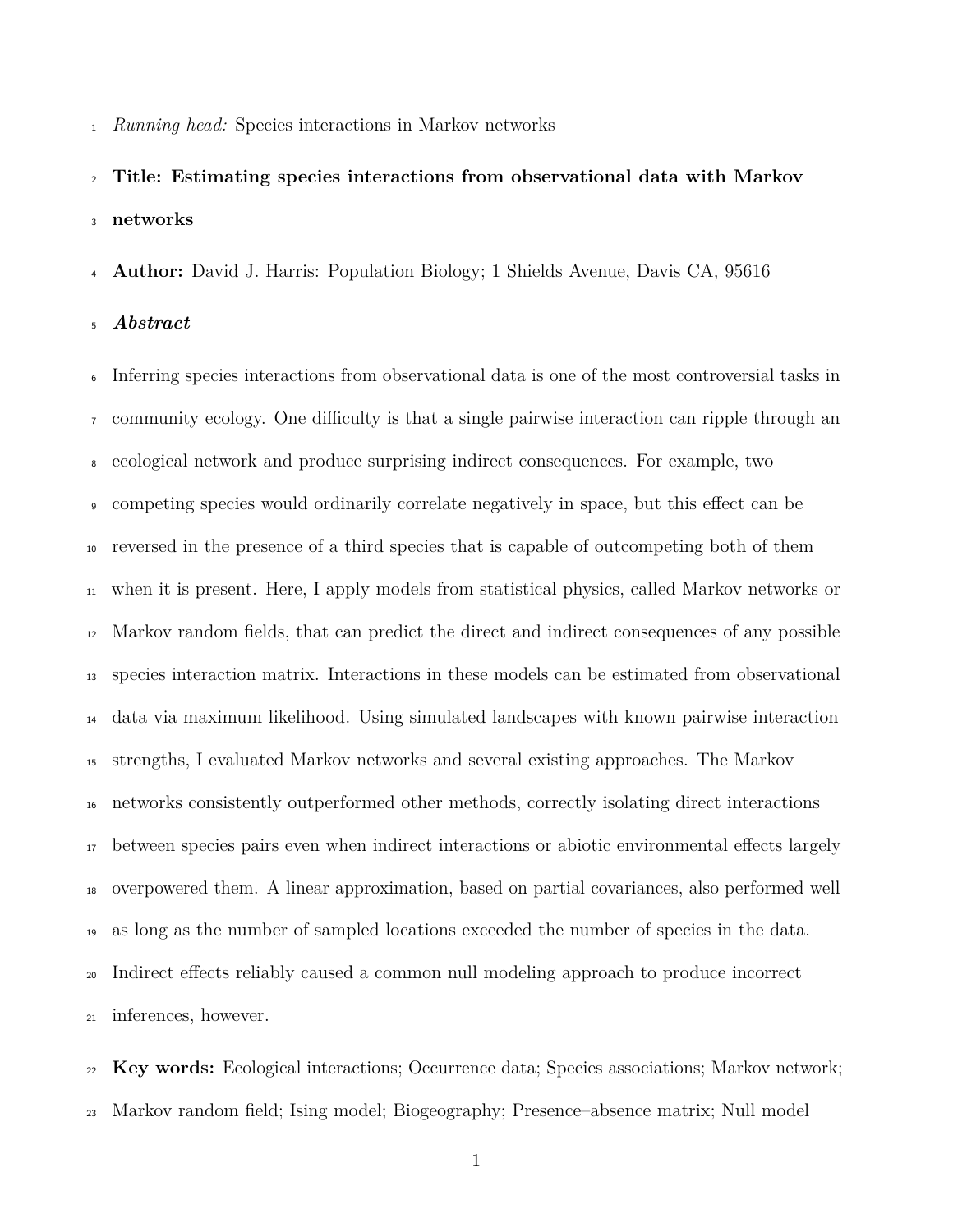## *Introduction*

 If nontrophic species interactions, such as competition, are important drivers of community assembly, then ecologists might expect to see their influence in our data sets (MacArthur 1958, Diamond 1975). Despite decades of work and several major controversies, however (Lewin 1983, Strong et al. 1984, Gotelli and Entsminger 2003, Connor et al. 2013), existing <sup>29</sup> methods for detecting competition's effects on community structure are unreliable (Gotelli and Ulrich 2009), and thus important ecological processes remain poorly understood. More <sup>31</sup> generally, it can be difficult to reason about the complex web of direct and indirect species interactions in real assemblages, especially when these interactions occur against a background of other ecological processes such as dispersal limitation and environmental filtering (Connor et al. 2013). For this reason, it isn't always clear what kinds of patterns would even constitute evidence of competition, as opposed to some other biological process or random sampling error (Lewin 1983, Roughgarden 1983).

 Most existing methods in this field compare the frequency with which two putative competitors are observed to co-occur, versus the frequency that would be expected if *all* species on the landscape were independent (Strong et al. 1984, Gotelli and Ulrich 2009). Examining a species pair against such a "null" background, however, rules out the possibility that the overall association between two species could be driven by an outside force. For example, even though the two shrub species in Figure 1 compete with one another for resources at a mechanistic level, they end up clustering together on the landscape because <sup>44</sup> they both grow best in areas that are not overshadowed by trees. If this sort of effect is common, then significant deviations from independence will not generally provide convincing 46 evidence of species' direct effects on one another.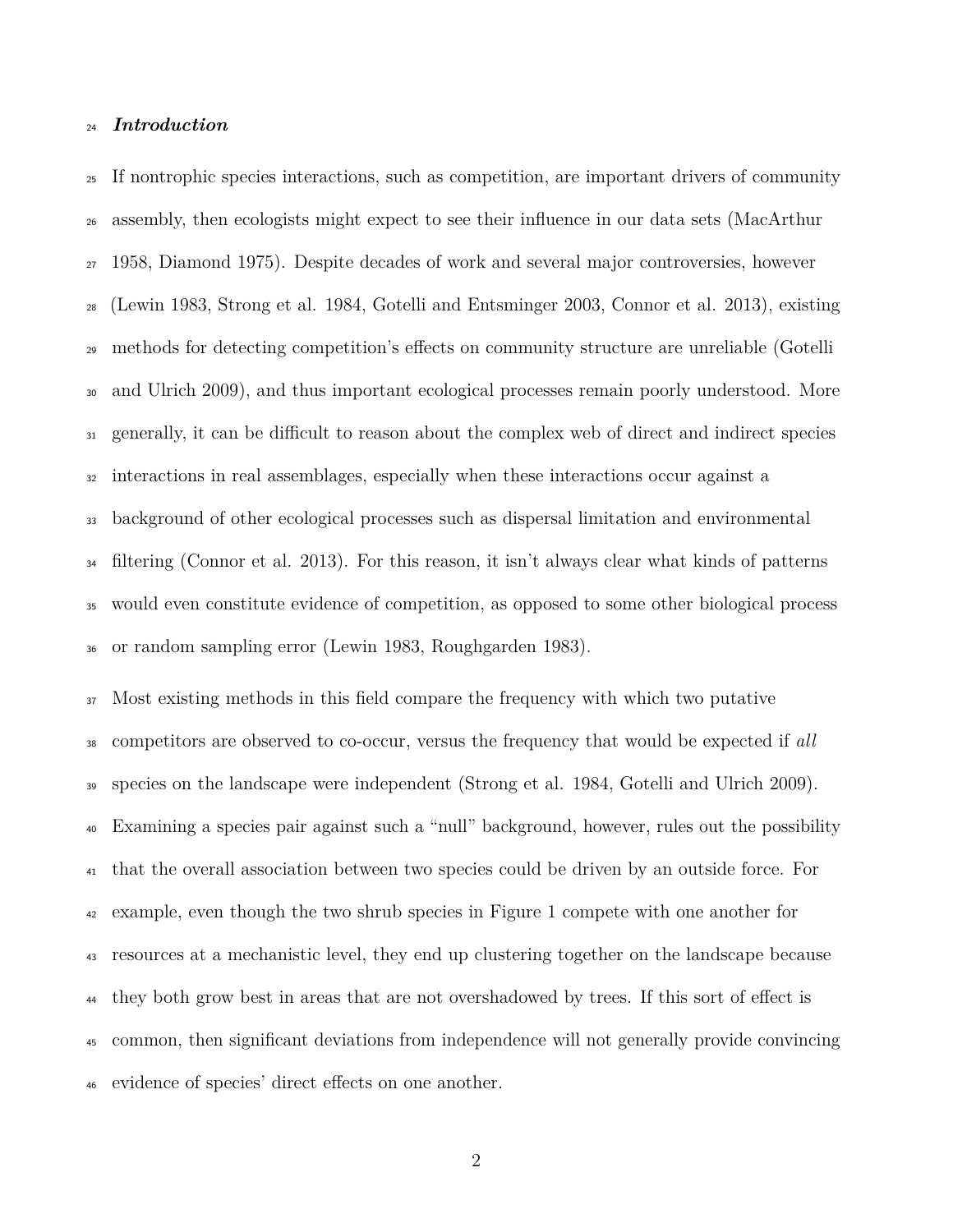

Figure 1: **A.** A small network of three competing species. The tree (top) tends not to co-occur with either of the two shrub species, as indicated by the strongly negative coefficient linking them. The two shrub species also compete with one another, as indicated by their negative coefficient (circled), but this effect is substantially weaker. **B.** In spite of the competitive interactions between the two shrub species, their shared tendency to occur in locations without trees makes their occurrence vectors positively correlated (circled). **C.** Controlling for the tree species' presence with a conditional method such as a partial covariance or a Markov network allows us to correctly identify the negative interaction between these two species (circled).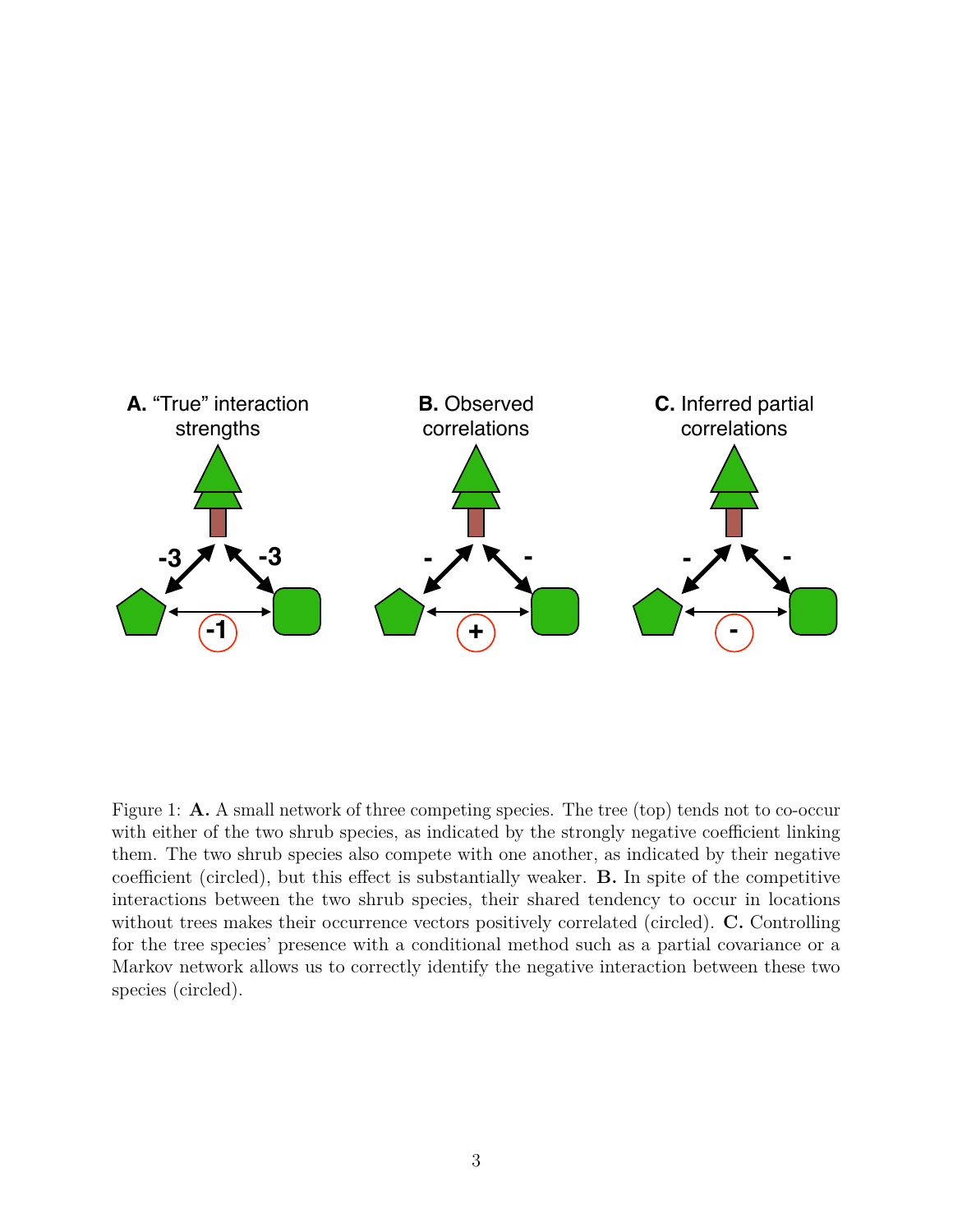While competition between the two shrubs in the previous example does not leave the commonly-expected pattern in community structure (negative association at the landscape level), it nevertheless does leave a signal in the data (Figure 1C). Specifically, *among shaded sites*, there will be a deficit of co-occurrences, and *among unshaded sites*, there will also be such a deficit.

 In this paper, I introduce Markov networks (undirected graphical models also known as Markov random fields; Murphy 2012) as a framework for understanding the landscape-level consequences of pairwise species interactions, and for detecting them with observational data. Markov networks, which generalize partial correlations to non-Gaussian data (Lee and Hastie 2012, Loh and Wainwright 2013), have been used in many scientific fields for decades to model associations between various kinds of "particles". For example, a well-studied network named the Ising model has played an important role in our understanding of physics (where nearby particles tend to align magnetically with one another; Cipra 1987). In spatial contexts, these models have been used to describe interactions between adjacent grid cells (Harris 1974, Gelfand et al. 2005). In neurobiology, they have helped researchers determine which neurons are connected to one another by modeling the structure in their firing patterns (Schneidman et al. 2006). Following recent work by Azaele et al. (2010) and Fort (2013), I suggest that ecologists could similarly treat species as the interacting particles in the same modeling framework. Doing so would allow ecologists to simulate and study the landscape-level consequences of arbitrary species interaction matrices, even when our observations are not Gaussian. While ecologists explored some related approaches in the 1980's (Whittam and Siegel-Causey 1981), computational limitations had previously imposed severe approximations that produced unintelligible results (e.g. "probabilities" greater than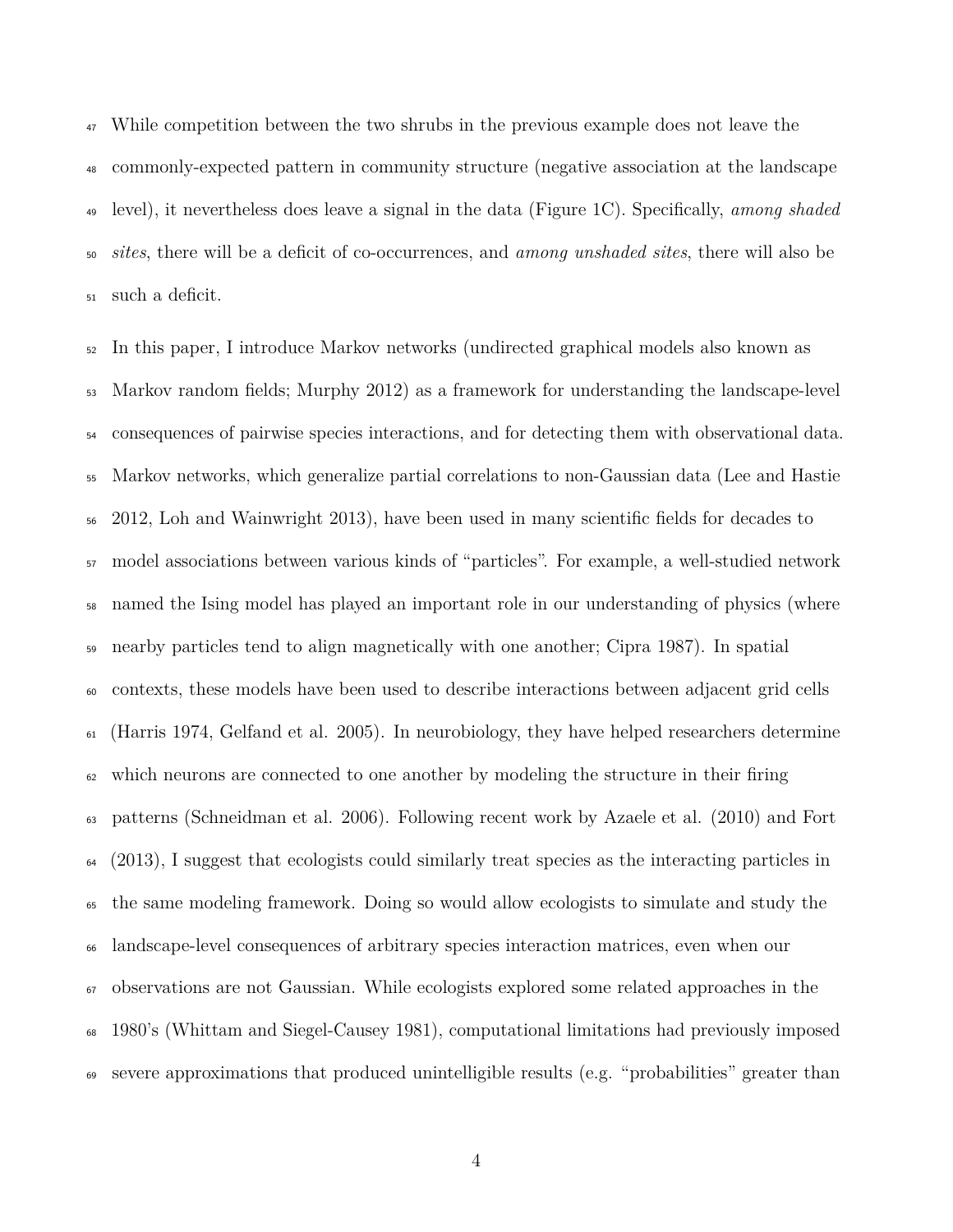one; Gilpin and Diamond 1982). Now that it is computationally feasible to fit these models exactly, the approach has become worth a second look.

 The rest of the paper proceeds as follows. First, I discuss how Markov networks operate and how they can be used to simulate landscape-level data or to predict the direct and indirect consequences of possible interaction matrices. Then, using simulated data sets where the "true" ecological structure is known, I compare this approach with several existing methods for detecting species interactions. Finally, I discuss opportunities for extending the approach presented here to larger problems in community ecology.

#### *Methods*

 *Conditional relationships and Markov networks.* Ecologists are often interested in inferring direct interactions between species, controlling for the indirect influence of other species. In statistical terms, this implies that ecologists want to estimate *conditional* ("all-else-equal") relationships, rather than *marginal* ("overall") relationships. The most familiar conditional relationship is the partial correlation, which indicates the portion of the 84 sample correlation between two species that remains after controlling for other variables in the data set (Albrecht and Gotelli 2001). The example with the shrubs and trees in Figure 1 shows how the two correlation measures can have opposite signs, and suggests that the partial correlation is more relevant for drawing inferences about species interactions (e.g. competition). Markov networks extend this approach to non-Gaussian data, much as generalized linear models do for linear regression (Lee and Hastie 2012).

 Markov networks give a probability value for every possible combination of presences and absences in communities. For example, given a network with binary outcomes (i.e. 0 for absence and 1 for presence), the relative probability of observing a given presence-absence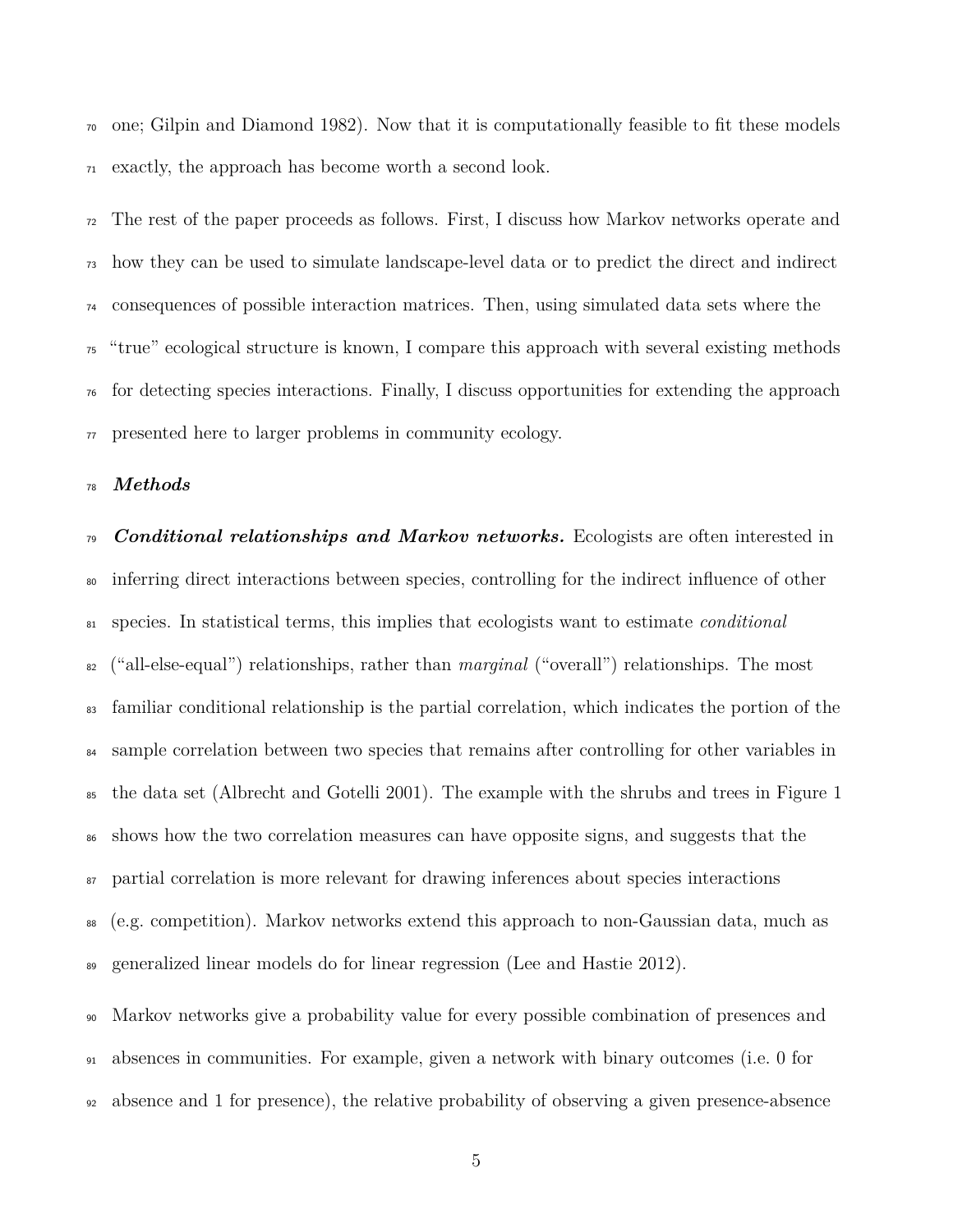93 vector,  $\vec{y}$ , is given by

$$
p(\vec{y}; \alpha, \beta) \propto exp(\sum_{i} \alpha_i y_i + \sum_{i \neq j} \beta_{ij} y_i y_j).
$$

 $\mu$  Here,  $\alpha_i$  is an intercept term determining the amount that the presence of species *i* 95 contributes to the log-probability of  $\vec{y}$ ; it directly controls the prevalence of species *i*. <sup>96</sup> Similarly,  $\beta_{ij}$  is the amount that the co-occurrence of species *i* and species *j* contributes to <sup>97</sup> the log-probability; it controls the probability that the two species will be found together <sup>98</sup> (Figure 2A, Figure 2B).  $\beta$  thus acts as an analog of the partial covariance, but for <sup>99</sup> non-Gaussian networks. Because the relative probability of a presence-absence vector <sup>100</sup> increases when positively-associated species co-occur and decreases when <sup>101</sup> negatively-associated species co-occur, the model tends to produce assemblages that have <sup>102</sup> many pairs of positively-associated species and relatively few pairs of negatively-associated <sup>103</sup> species (exactly as an ecologist might expect).

<sup>104</sup> A major benefit of Markov networks is the fact that the conditional relationships between 105 species can be read directly off the matrix of  $\beta$  coefficients (Murphy 2012). For example, if  $106$  the coefficient linking two mutualist species is  $+2$ , then—all else equal—the odds of tor observing either species increase by a factor of  $e^2$  when its partner is present (Murphy 2012). <sup>108</sup> Of course, if all else is *not* equal (e.g. Figure 1, where the presence of one competitor is <sup>109</sup> associated with release from another competitor), then species' marginal association rates 110 can differ from this expectation. For this reason, it is important to consider how coefficients' 111 effects propagate through the network, as discussed below.

<sup>112</sup> Estimating the marginal relationships predicted by a Markov network is more dicult than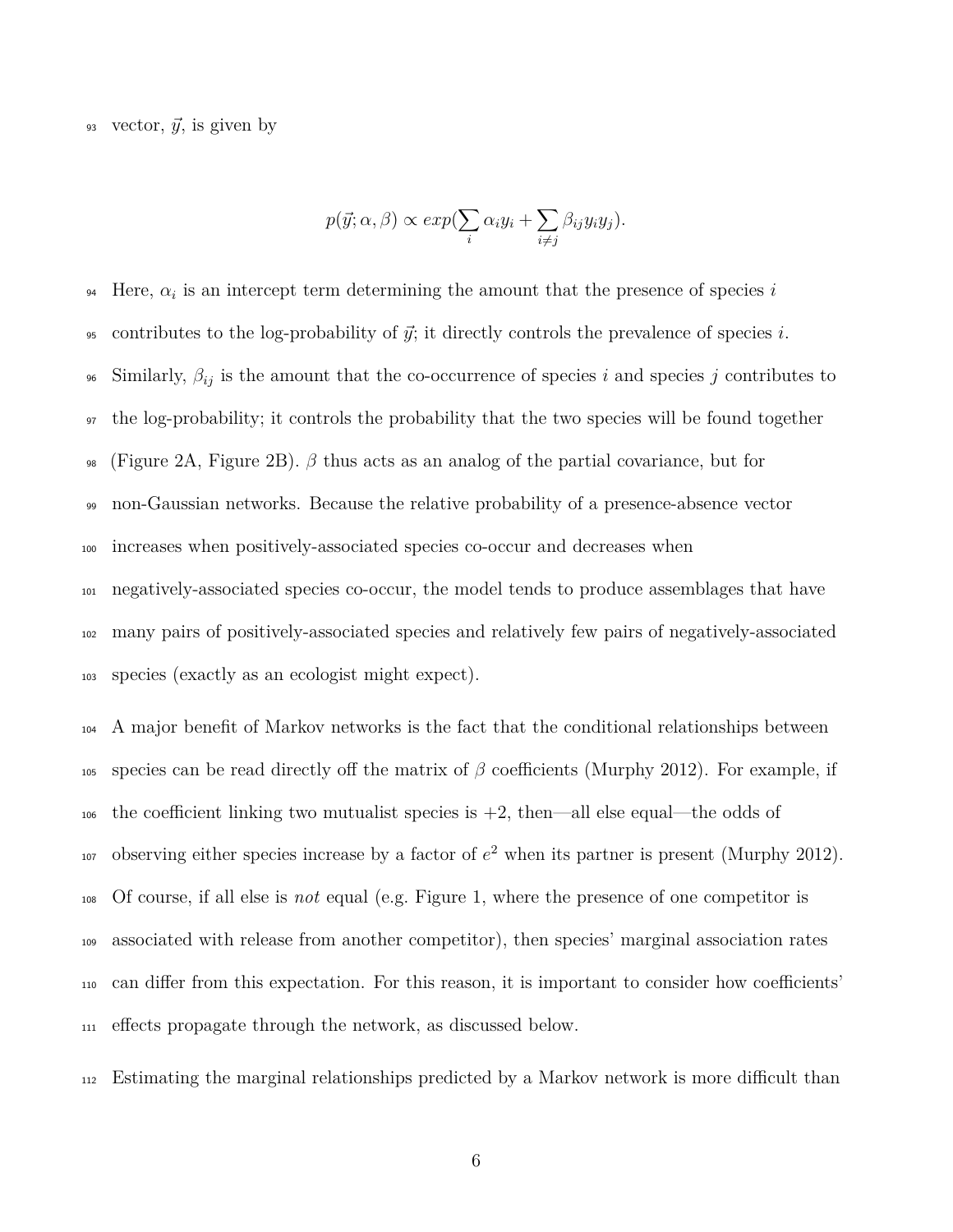

# **B.**

|                                                              |  | $\alpha_1y_1 \alpha_2y_2 \beta y_1y_2$ |  |
|--------------------------------------------------------------|--|----------------------------------------|--|
| $P[\emptyset\emptyset] = e^{(+0 + 0 + 0 + 0)}/Z = e^{(0)}/Z$ |  |                                        |  |
|                                                              |  |                                        |  |
| $P[\emptyset y_1] = e^{(+0)} +2 +0)/Z = e^{(2)}/Z$           |  |                                        |  |
| $P[y_1y_2] = e^{(-1) + 2 - 1} / Z = e^{(2)}/Z$               |  |                                        |  |

$$
(e^0 + e^1 + e^2 + e^2) / Z = 1
$$



Figure 2: **A.** A small Markov network with two species. The depicted abiotic environment favors the occurrence of both species  $(\alpha > 0)$ , particularly species  $2 (\alpha_2 > \alpha_1)$ . The negative  $\beta$  coefficient linking these two species implies that they co-occur less than expected under independence. **B.** Relative probabilities of all four possible presence-absence combinations for Species 1 and Species 2. The exponent includes  $\alpha_1$  whenever Species 1 is present  $(y_1 = 1)$ , but not when it is absent  $(y_1 = 0)$ . Similarly, the exponent includes  $\alpha_2$  only when species 2 is present  $(y_2 = 1)$ , and  $\beta$  only when both are present  $(y_1y_2 = 1)$ . The normalizing constant *Z*, ensures that the four relative probabilities sum to 1. In this case, *Z* is about 18.5. **C.** Using the probabilities, we can find the expected frequencies of all possible co-occurrence patterns between the two species of interest. **D.** If  $\beta$  equaled zero (e.g. if the species no longer competed for the same resources), then the reduction in competition would allow each species to increase its occurrence rate and the deficit of co-occurrences would be eliminated.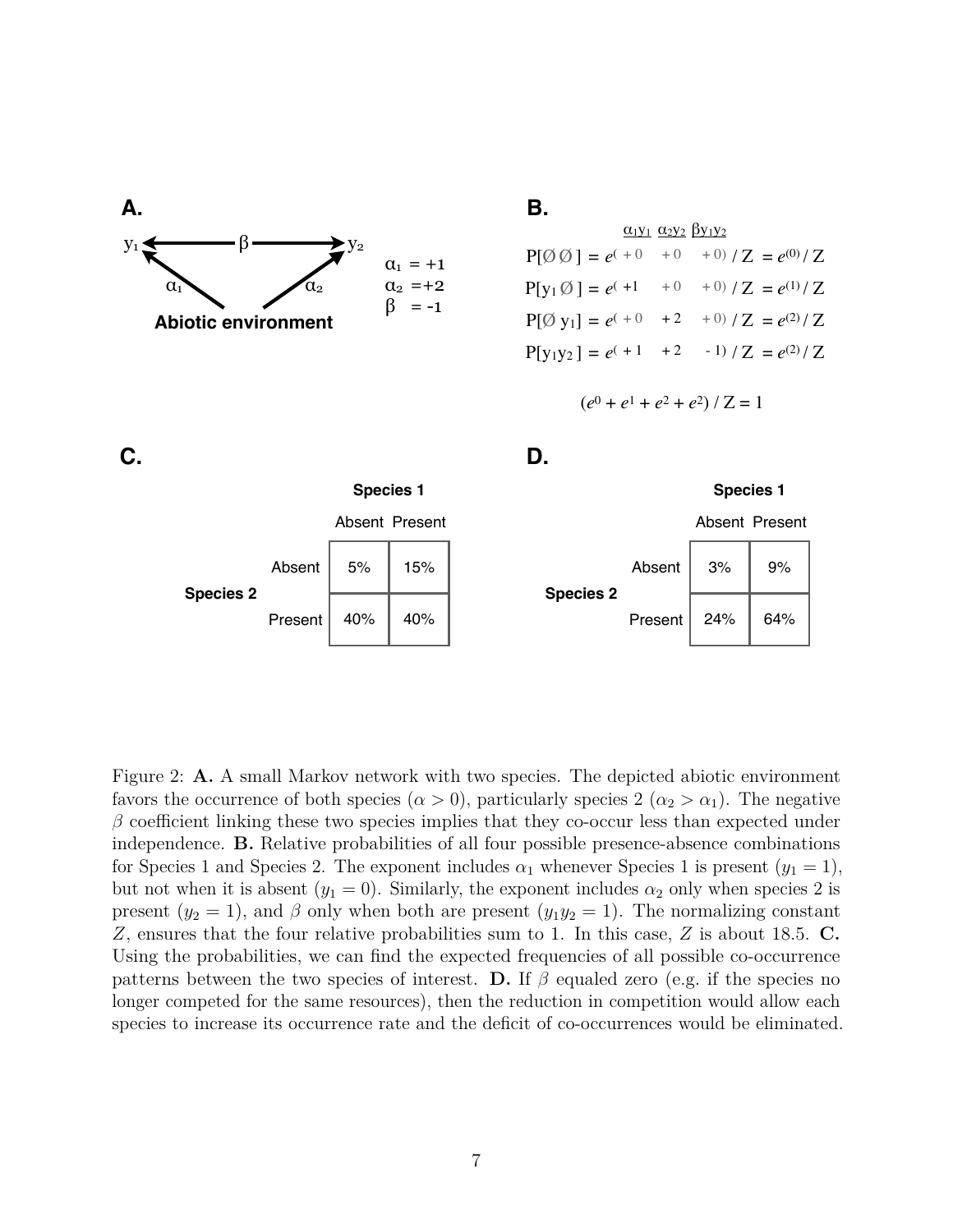estimating conditional relationships, because doing so requires absolute probability estimates. Turning the relative probability given by Equation 1 into an absolute probability entails 115 scaling by a *partition function*,  $Z(\alpha, \beta)$ , which is defined so that that the probabilities of all possible assemblages that could be produced by the model sum to one (bottom of Figure  $_{117}$  2B). Calculating  $Z(\alpha, \beta)$  exactly, as is done in this paper, quickly becomes infeasible as the number of species increases: with  $2^N$  possible assemblages of *N* species, the number of bookkeeping operations required for exact inference spirals exponentially into the billions and beyond. Numerous techniques are available for working with Markov networks that keep the computations tractable, e.g. via analytic approximations (Lee and Hastie 2012) or Monte Carlo sampling (Salakhutdinov 2008), but they are beyond the scope of this paper.

**Simulations.** In order to compare different methods for drawing inferences from observational data, I simulated two sets of landscapes using known parameters.

 The first set of simulated landscapes included the three competing species shown in Figure 1. For each of 1000 replicates, I generated a landscape with 100 sites by sampling exactly from a probability distribution defined by the interaction coefficients in that figure (Appendix A). Each of the methods described below (a Markov network, two correlation-based methods and a null model) was then evaluated on its ability to correctly infer that the two shrub species competed with one another, despite their frequent co-occurrence.

 I also simulated a second set of landscapes with five, ten, or twenty potentially-interacting species on landscapes composed of 20, 100, 500, or 2500 observed communities (24 replicate simulations for each combination; Appendix B). These simulated data sets span the range  $_{134}$  from small, single-observer data sets to large collaborative efforts such as the North American Breeding Bird Survey. As described in Appendix B, I randomly drew the "true"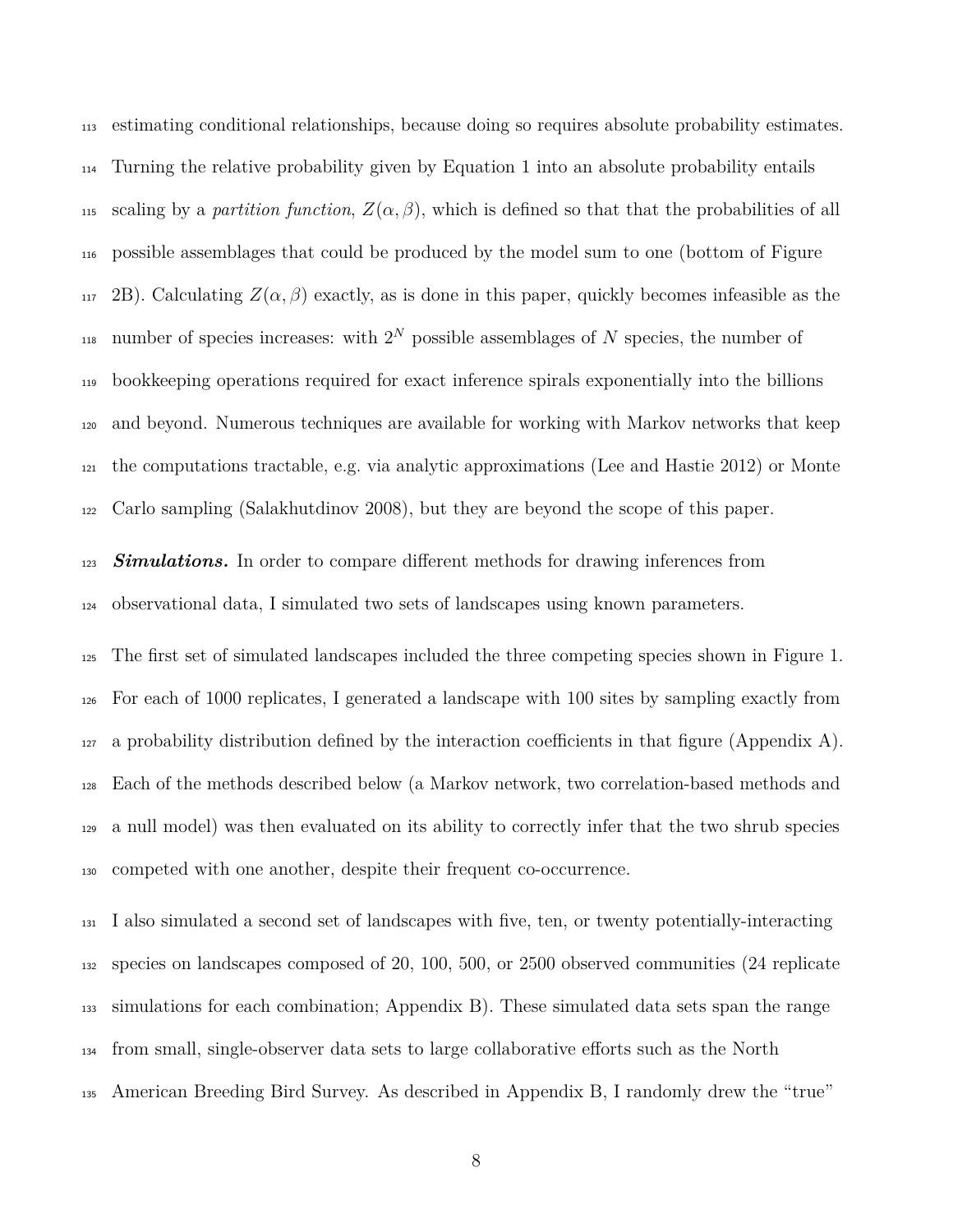<sup>136</sup> coefficient values for each replicate so that most species pairs interacted negligibly, a few pairs interacted very strongly, and competition was three times more common than facilitation. I then used Gibbs sampling to randomly generate replicate landscapes with varying numbers of species and sites (Appendix B). For half of the simulated landscapes, I treated each species'  $\alpha$  coefficient as a constant, as described above. For the other half, I  $_{141}$  treated the  $\alpha$  coefficients as linear functions of two abiotic environmental factors that varied from location to location across the landscape (Appendix B). The latter set of simulated landscapes provide an important test of the methods' ability to distinguish co-occurrence patterns that were generated from pairwise biotic interactions from those that were generated <sup>145</sup> by external forces like abiotic environmental filtering. This task was made especially difficult because—as with most analyses of presence-absence data for co-occurrence patterns—the inference procedure did not have access to any information about the environmental or spatial variables that helped shape the landscape (cf Connor et al. 2013, Blois et al. 2014).

 *Inferring*  $\alpha$  *and*  $\beta$  *coefficients from presence-absence data.* In the previous two 150 sections, the values of  $\alpha$  and  $\beta$  were known. In practice, however, ecologists will often need to estimate these parameters from co-occurrence data. When the number of species is 152 reasonably small, one can compute exact maximum likelihood estimates for all of the  $\alpha$  and *B* coefficients by optimizing  $p(\vec{y}; \alpha, \beta)$ . Fully-observed Markov networks like the ones considered here have unimodal likelihood surfaces (Murphy 2012), ensuring that this procedure will always converge on the global maximum. This maximum is the unique 156 combination of  $\alpha$  and  $\beta$  coefficients that would be expected to produce exactly the observed co-occurrence frequencies. For the analyses in this paper, I used the *rosalia* package (Harris 2015a) for the R programming language (R Core Team 2015) to define the objective function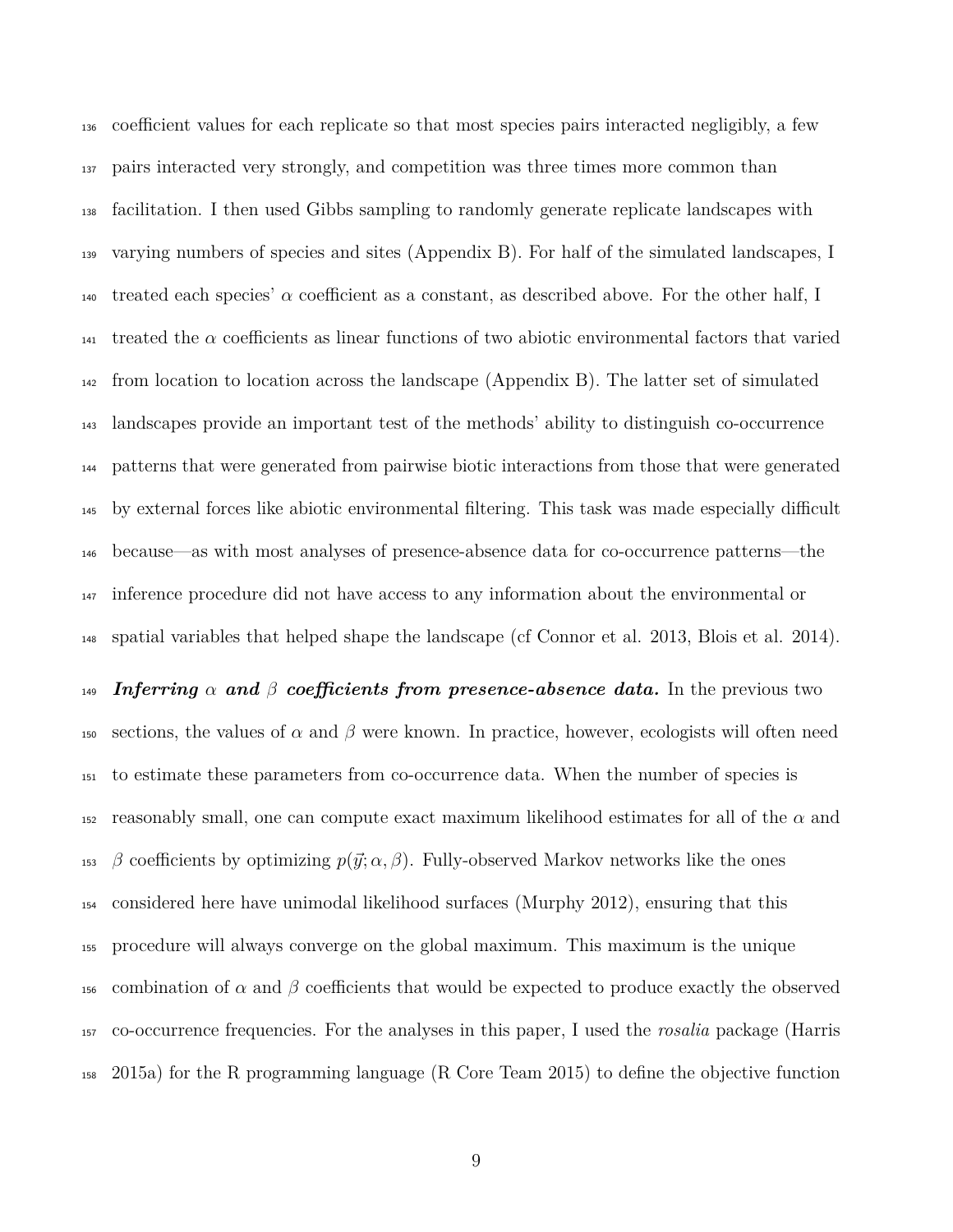159 and gradient as R code. The rosalia package then uses the BFGS method in R's optim 160 function to find the best values for  $\alpha$  and  $\beta$ .

 For analyses with 5 or more species, I made a small modification to the maximum likelihood procedure described above. Given the large number of parameters associated with some of the networks to be estimated, I regularized the likelihood using a logistic prior distribution 164 (Gelman et al. 2008) with a scale of 1 on the  $\alpha$  and  $\beta$  terms.

 *Other inference techniques for comparison.* After fitting Markov networks to the simulated landscapes described above, I used several other techniques for inferring the sign and strength of marginal associations between pairs of species (Appendix B).

 The first two alternative interaction measures were the sample covariances and the partial covariances between each pair of species' data vectors on the landscape (Albrecht and Gotelli 2001). Because partial covariances are undefined for landscapes with perfectly-correlated species pairs, I used a regularized estimate based on ridge regression [Wieringen and Peeters (2014); i.e. linear regression with a Gaussian prior]. For these analyses, I set the ridge parameter to 0.2 divided by the number of sites on the landscape.

 The third alternative method, described in Gotelli and Ulrich (2009), involved simulating possible landscapes from a null model that retains the row and column sums of the original matrix (Strong et al. 1984). Using the default options in the Pairs software described in Gotelli and Ulrich (2009), I simulated the null distribution of scaled C-scores (a test statistic describing the number of *non*-co-occurrences between two species). The software then calculated a *Z* statistic for each species pair using this null distribution. After multiplying  $_{180}$  this statistic by  $-1$  so that positive values corresponded to facilitation and negative values corresponded to competition, I used it as another estimate of species interactions.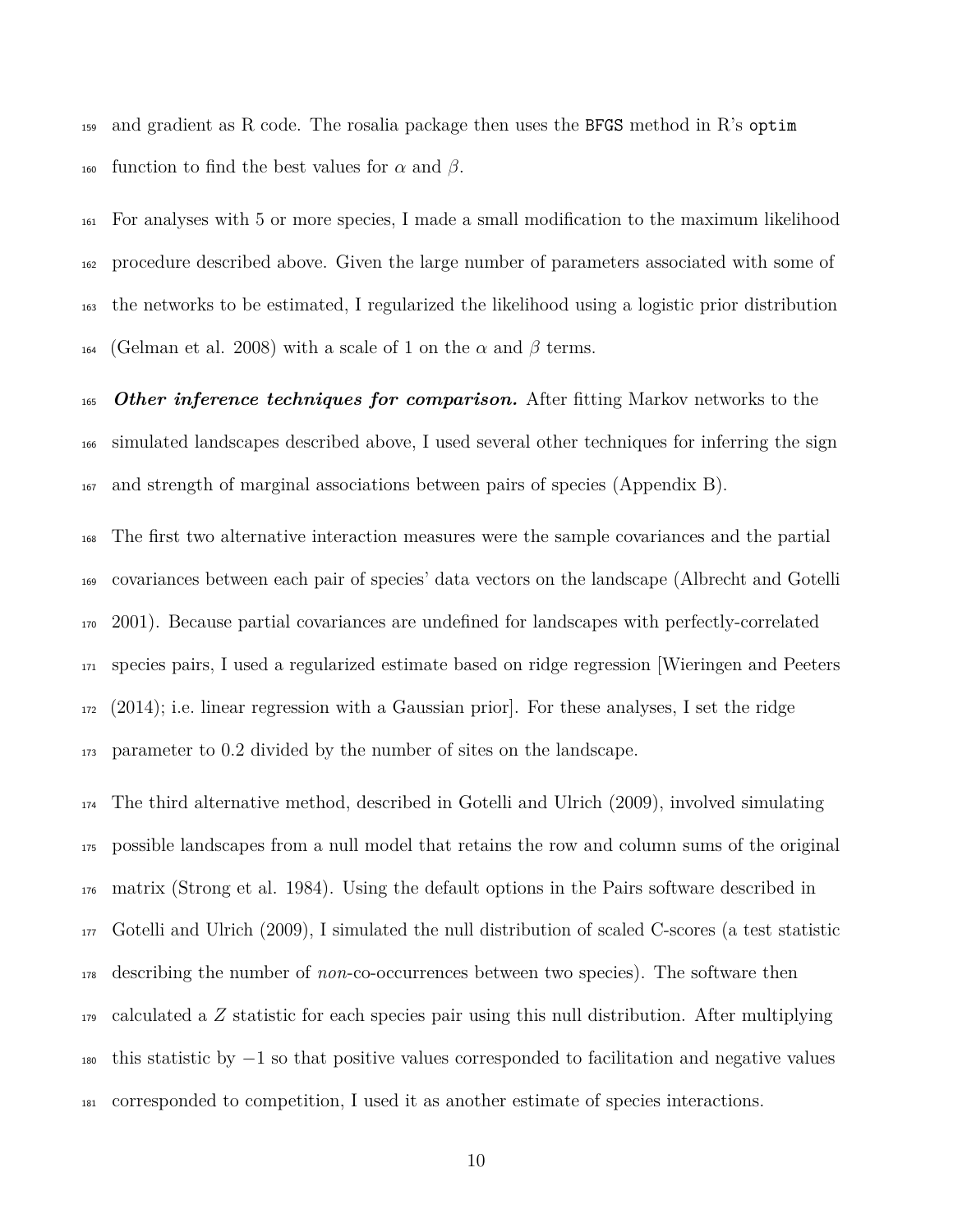*Method evaluation.* For the simulated landscapes based on Figure 1, method evaluation was fairly qualitative: any method whose test statistic for the two shrubs indicated a negative relationship passed; other methods failed.

 For the larger landscapes, I rescaled the four methods' estimates using linear regression through the origin so that they all had a consistent interpretation. In each method, I <sup>187</sup> regressed the "true"  $\beta$  coefficient for each species pair against the model's estimate, re-weighting the pairs so that each landscape contributed equally to the rescaled estimate. These regressions yielded squared errors for each of the 23,140 simulated species pairs, across all conditions and replicates. I then partitioned these errors into groups defined by the properties of the simulated landscapes (i.e. species richness, number of observed communities, and the presence/absence of environmental filtering). Within each partition, the mean squared error was used to calculate the proportion of variance explained (compared with a baseline model that assumed all interaction strengths to be zero).

## *Results*

 *Three species.* As shown in Figure 1, the marginal relationship between the two shrub species was positive—despite their competition for space at a mechanistic level—due to <sup>198</sup> indirect effects of the dominant tree species. As a result, the covariance method falsely reported positive associations for 94% of the simulated landscapes, and the randomization-based null model falsely reported such associations 100% of the time. The two methods for evaluating conditional relationships (Markov networks and partial covariances), however, successfully controlled for the indirect pathway via the tree species and each correctly identified the direct negative interaction between the shrubs 94% of the time.

<sub>204</sub> *Larger landscapes.* The accuracy of the four evaluated methods varied substantially,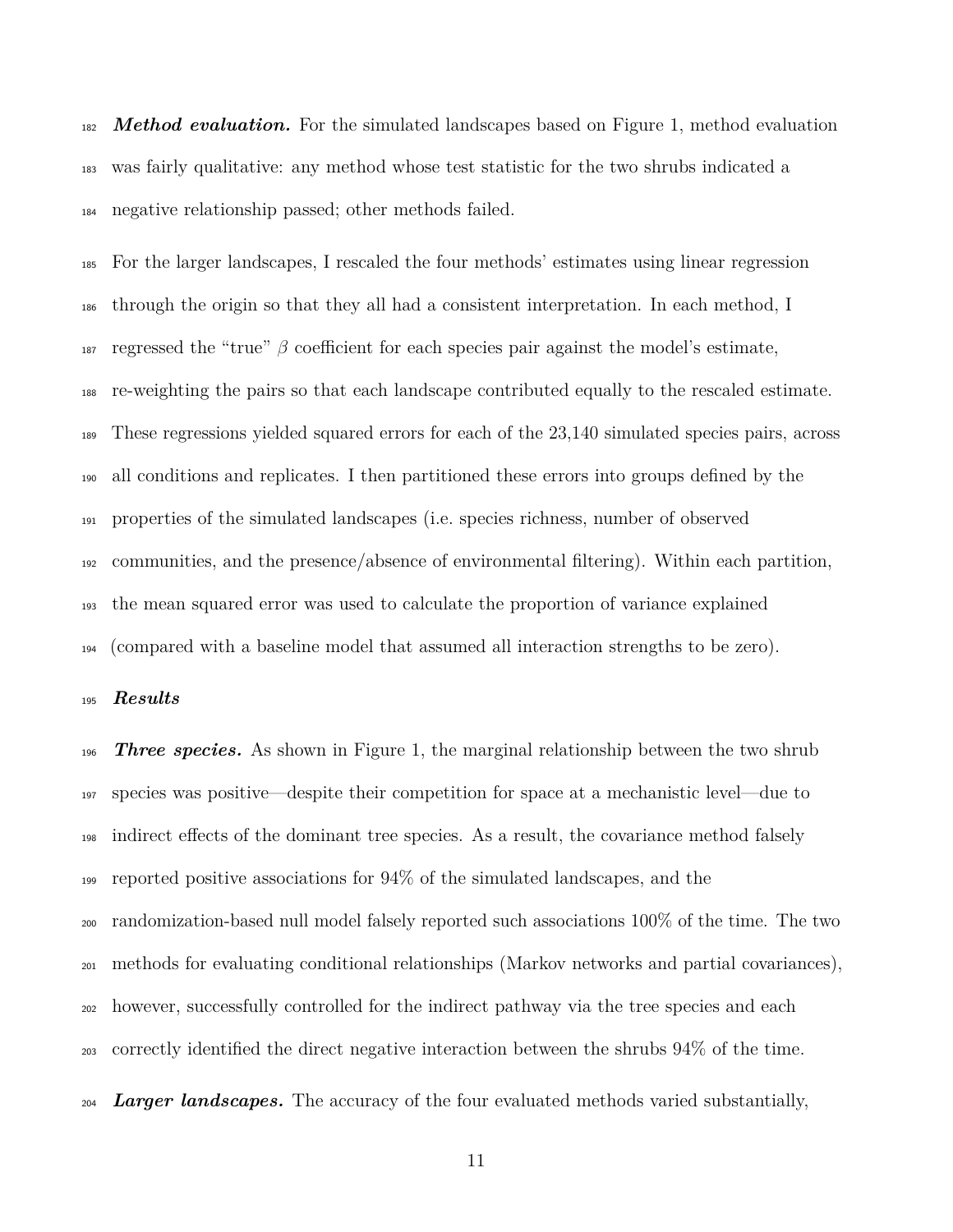depending on the parameters that produced the simulated communities (Figure 3). In general, however, there was a consistent ordering: overall, the Markov network explained 54% of the "true" parameters' squared deviations from zero, followed by partial covariances (33%), and sample covariances (22%). The null model scores initially explained only 12%. 209 After manually reducing the value of one especially strong outlier  $(Z = 1004$ , implying <sup>210</sup>  $p < 10^{-1000000}$ , this increased to 17% (Appendix B). Figure 3 reflects the adjusted version of the results.



Figure 3: Proportion of variance in interaction coefficients explained by each method with 5, 10, or 20 species arrayed across varying numbers of sampled locations when environmental filtering was absent (top row) or present (bottom row). A negative  $R^2$  values implies that the squared error associated with the corresponding subset of the predictions was larger than the error one would get from assuming that all coefficients equalled zero.

#### <sup>212</sup> *Discussion*

<sup>213</sup> The results presented above show that Markov networks can reliably recover species' pairwise <sup>214</sup> interactions from observational data, even for cases where a common null modeling technique <sup>215</sup> reliably fails. Specifically, Markov networks were successful even when direct interactions

216 were largely overwhelmed by indirect effects (Figure 1) or environmental effects (lower panels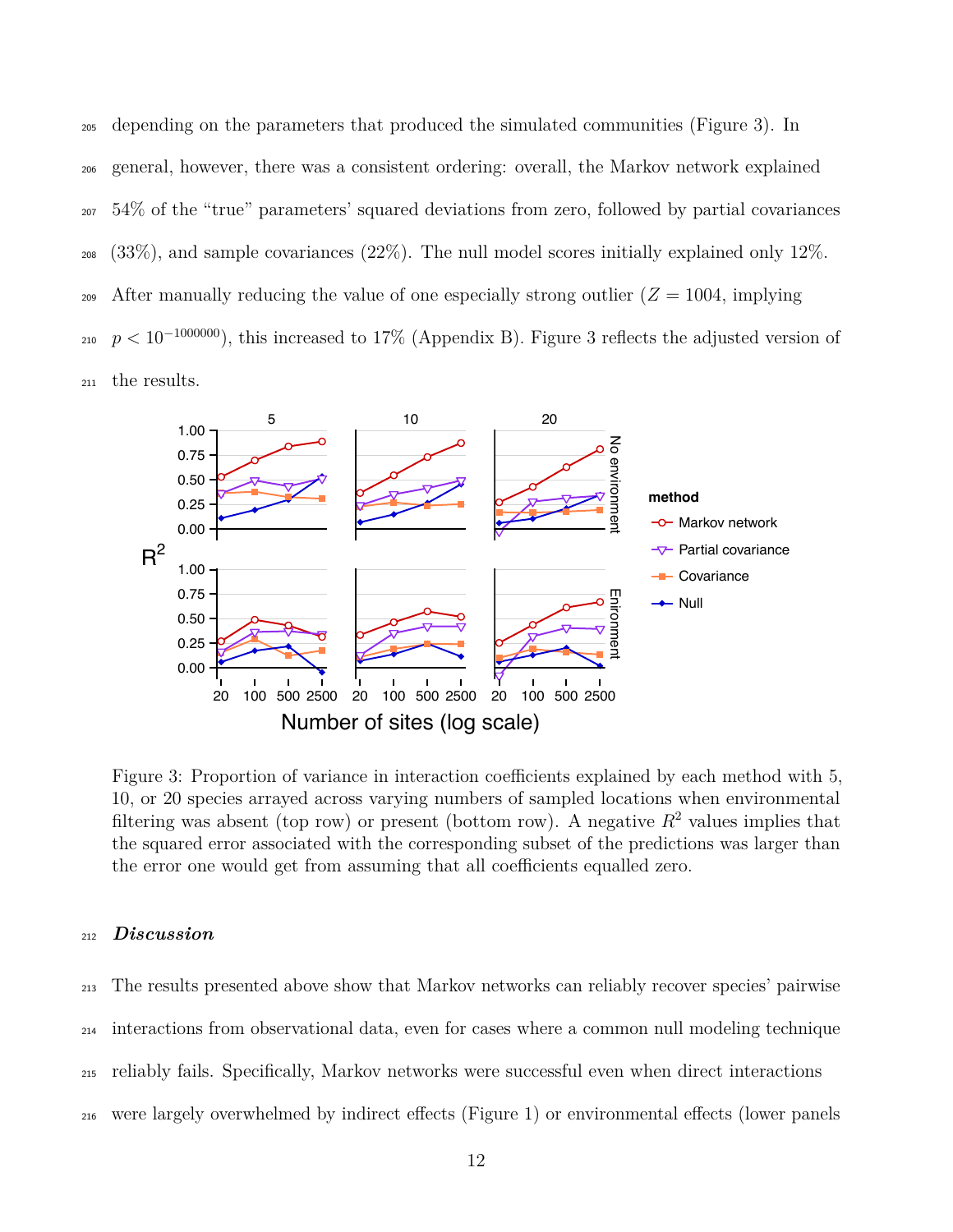of Figure 3). For cases where fitting a Markov network is computationally infeasible, these results also indicate that partial covariances—which can be computed straightforwardly by linear regression—can often provide a surprisingly useful approximation. The partial correlations' success on simulated data may not carry over to real data sets, however; Loh and Wainwright (2013) show that the linear approximations can be less reliable in cases where the true interaction matrix contains more structure (e.g. guilds or trophic levels). On the other hand, if ecologists are familiar enough with the natural history of their study systems to describe this kind of structure as a prior distribution on the parameters or as a <sub>225</sub> penalty on the likelihood, then this information could reduce the effective degres of freedom to estimate and real-world results might be even better than those shown in Figure 3. Ecologists will also need natural history to pin down the exact nature of the interactions identified by a network model (e.g. which species in a positively-associated pair is facilitating the other), particularly when real pairs of species can reciprocally influence one another in

230 multiple ways simultaneously (Bruno et al. 2003); the  $\beta$  coefficients in Markov networks have to reduce this complexity to a single number. In short, partial correlations and Markov networks both help prevent us from mistaking marginal associations for conditional ones, but they can't tell us the underlying biological mechanisms at work.

 Despite these limitations, Markov networks have enormous potential to improve ecological inferences. For example, Markov networks provide a simple answer to the question of how <sub>236</sub> competition should affect a species' overall prevalence, which was a major flash point for the null model debates in the 1980's (Roughgarden 1983, Strong et al. 1984). Equation 1 can be used to calculate the expected prevalence of a species in the absence of biotic influences <sup>239</sup>  $\left(\frac{1}{1+e^{-\alpha}}\right)$ ; Lee and Hastie 2012). Competition's effect on prevalence in a Markov network can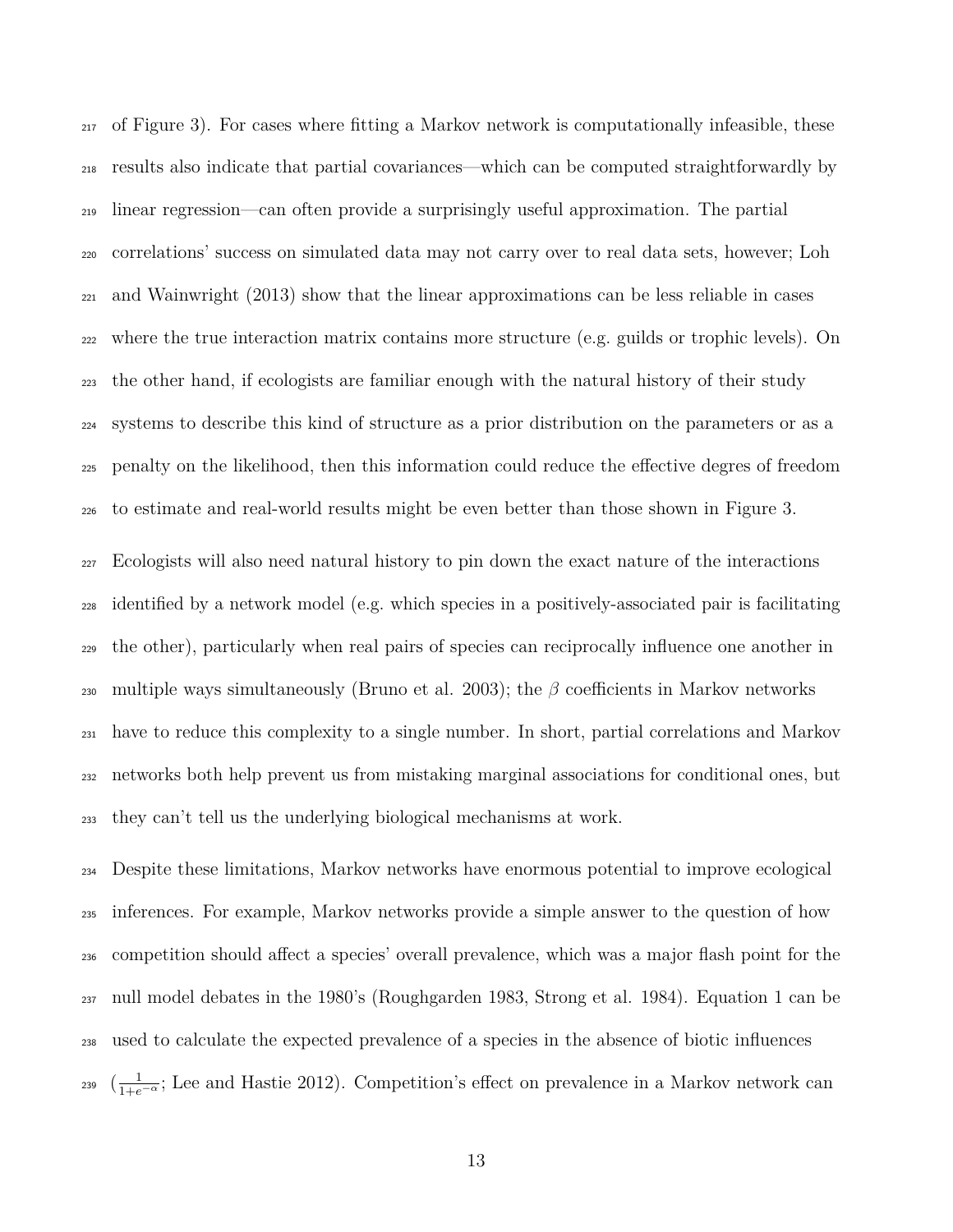then be calculated by subtracting this value and the observed prevalence (cf Figure 2D).

 Markov networks—particularly the Ising model for binary networks—have been studied in statistical physics for nearly a century (Cipra 1987), and the models' properties, capabilities, and limits are well-understood in a huge range of applications, from spatial statistics (Gelfand et al. 2005) to neuroscience (Schneidman et al. 2006) to models of human behavior (Lee et al. 2013). Modeling species interactions using the same framework would thus allow ecologists to tap into an enormous set of existing discoveries and techniques for dealing with  $_{247}$  indirect effects, stability, and alternative stable states (i.e. phase transitions; Cipra (1987)). This modeling approach is also highly extensible, even when it is inconvenient to compute the likelihood exactly. For example, the mistnet software package for joint species distribution modeling (Harris 2015b) can fit *approximate* Markov networks to large species assemblages (>300 species) while simultaneously modeling each species' nonlinear response to the abiotic environment. Combining multiple ecological processes into a common model <sub>253</sub> could help ecologists to disentangle different factors that can confound simpler co-occurrence analyses (cf Connor et al. 2013). Numerous other extensions are possible: Markov networks can be fit with a mix of discrete and continuous variables, for example (Lee and Hastie 2012). There are even methods (Whittam and Siegel-Causey 1981, Tjelmeland and Besag 1998) <sub>257</sub> that would allow the coefficient linking two species in an interaction matrix to vary as a function of the abiotic environment or of third-party species that tip the balance between facilitation and exploitation (Bruno et al. 2003).

 Finally, the results presented here have important implications for ecologists' continued use of null models to draw inferences about species interactions. Null and neutral models can be very useful for clarifying our thinking about the numerical consequences of species' richness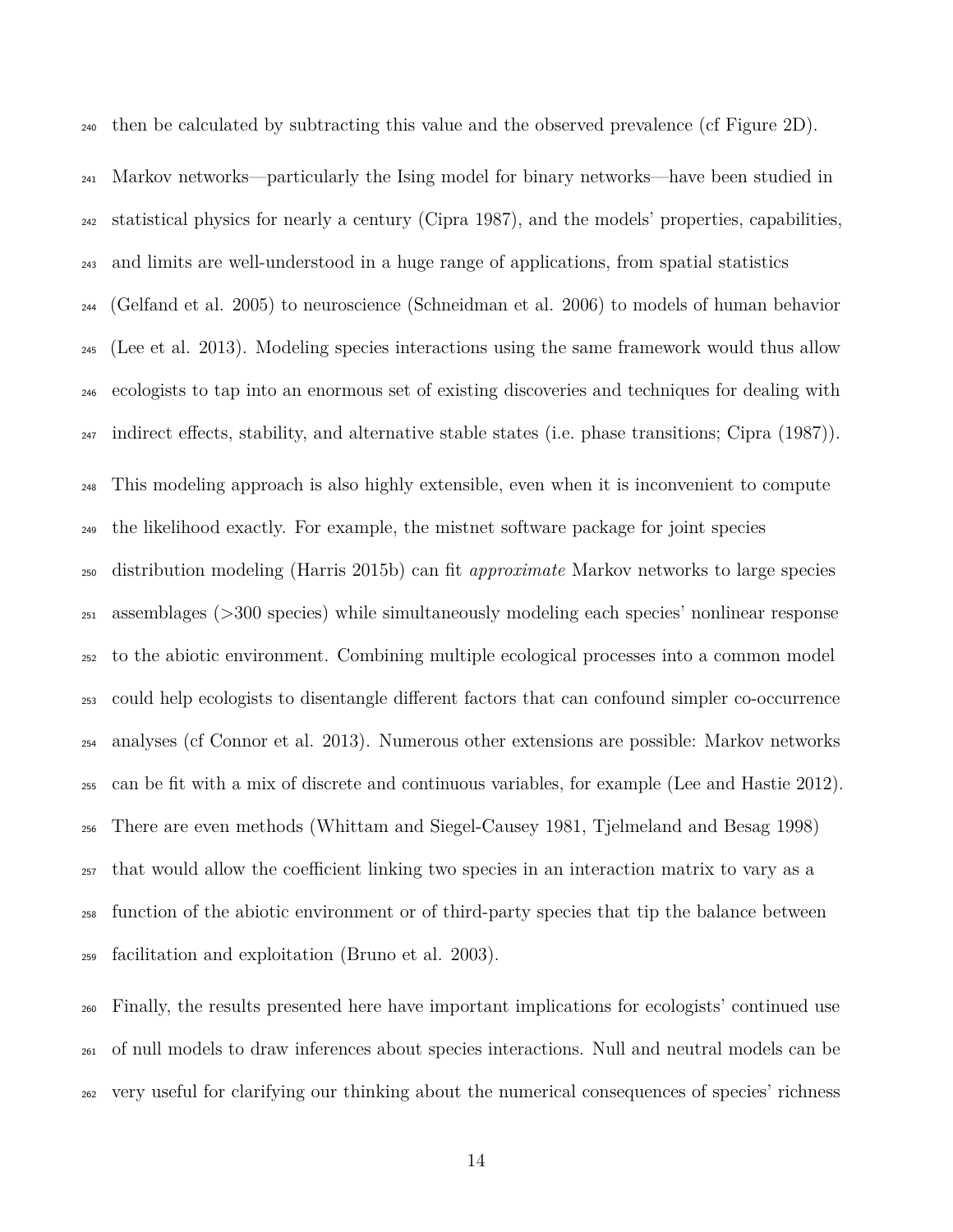and abundance patterns (Harris et al. 2011, Xiao et al. 2015), but deviations from a null model must be interpreted with care (Roughgarden 1983). In complex networks of ecological interactions (and even in small networks with three species), it may simply not be possible to implicate individual species pairs or specific ecological processes like competition by  $_{267}$  rejecting a general-purpose null (Gotelli and Ulrich 2009). Estimating pairwise coefficients directly seems like a much more promising approach: to the extent that the models' relative performance on real data sets is similar to the range of results shown in Figure 3, scientists in this field could easily double their explanatory power by switching from null models to linear regression and partial covariances, or triple it by switching to a Markov network.

 *Acknowledgements:* This research was funded by a Graduate Research Fellowship from the US National Science Foundation and benefited greatly from discussions with A. Sih, M. L. Baskett, R. McElreath, R. J. Hijmans, A. C. Perry, and C. S. Tysor. Additionally, A. K. Barner, E. Baldridge, E. P. White, D. Li, D. L. Miller, N. Golding, and N. J. Gotelli provided useful feedback on an earlier draft of this work.

### *References:*

 Albrecht, M., and N. J. Gotelli. 2001. Spatial and temporal niche partitioning in grassland ants. Oecologia 126:134–141.

Azaele, S., R. Muneepeerakul, A. Rinaldo, and I. Rodriguez-Iturbe. 2010. Inferring plant

ecosystem organization from species occurrences. Journal of theoretical biology 262:323–329.

- Blois, J. L., N. J. Gotelli, A. K. Behrensmeyer, J. T. Faith, S. K. Lyons, J. W. Williams, K.
- L. Amatangelo, A. Bercovici, A. Du, J. T. Eronen, and others. 2014. A framework for

evaluating the influence of climate, dispersal limitation, and biotic interactions using fossil

pollen associations across the late Quaternary. Ecography 37:1095–1108.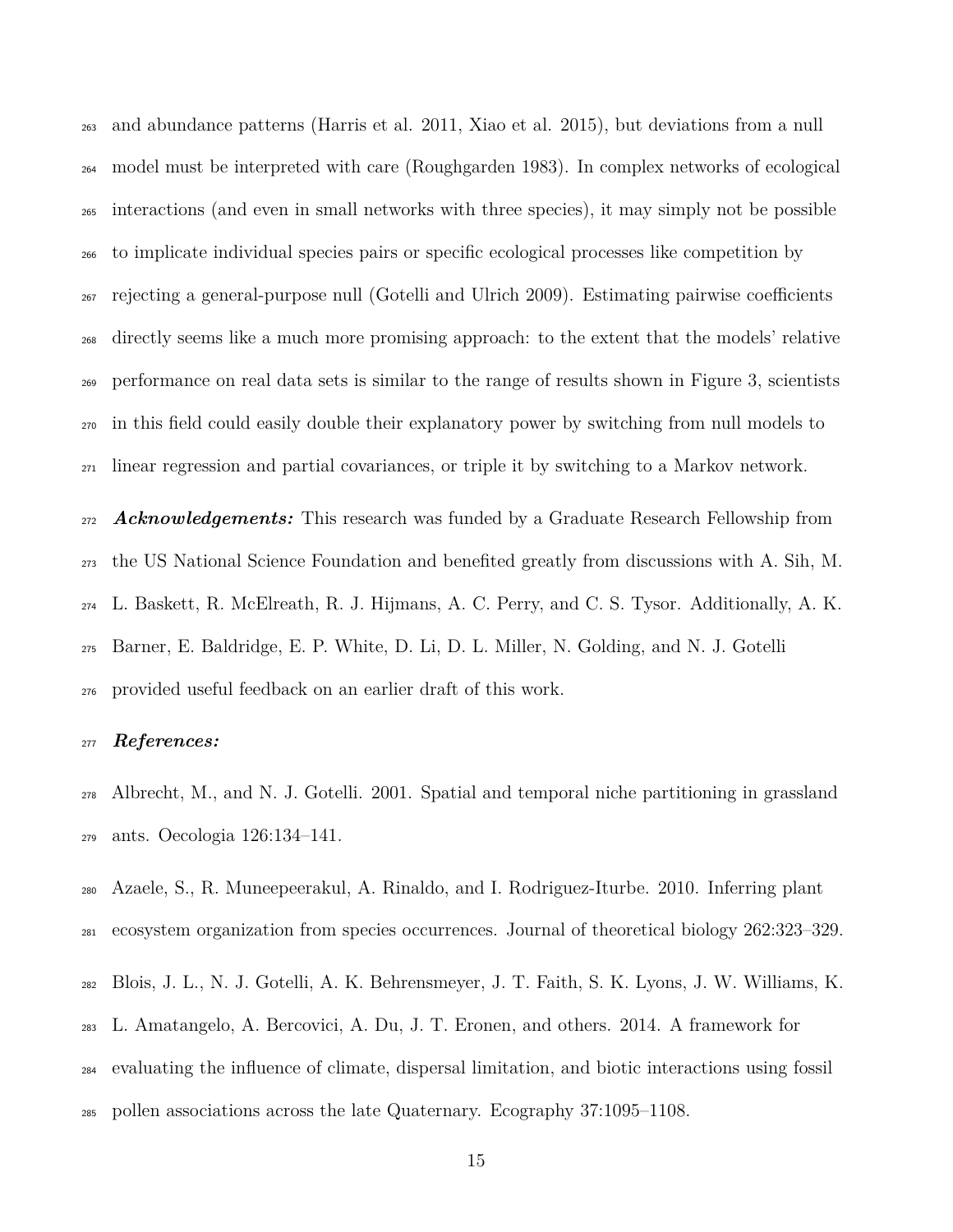- Bruno, J. F., J. J. Stachowicz, and M. D. Bertness. 2003. Inclusion of facilitation into ecological theory. Trends in Ecology & Evolution 18:119–125.
- Cipra, B. A. 1987. An introduction to the Ising model. American Mathematical Monthly 94:937–959.
- 290 Connor, E. F., M. D. Collins, and D. Simberloff. 2013. The checkered history of checkerboard distributions. Ecology 94:2403–2414.
- Diamond, J. M. 1975. The island dilemma: Lessons of modern biogeographic studies for the design of natural reserves. Biological conservation 7:129–146.
- Fort, H. 2013. Statistical Mechanics Ideas and Techniques Applied to Selected Problems in Ecology. Entropy 15:5237–5276.
- Gelfand, A. E., A. M. Schmidt, S. Wu, J. A. Silander, A. Latimer, and A. G. Rebelo. 2005. Modelling species diversity through species level hierarchical modelling. Journal of the Royal Statistical Society: Series C (Applied Statistics) 54:1–20.
- Gelman, A., A. Jakulin, M. G. Pittau, and Y.-S. Su. 2008. A Weakly Informative Default
- Prior Distribution for Logistic and Other Regression Models. The Annals of Applied Statistics 2:1360–1383.
- Gilpin, M. E., and J. M. Diamond. 1982. Factors contributing to non-randomness in species Co-occurrences on Islands. Oecologia 52:75–84.
- Gotelli, N. J., and G. L. Entsminger. 2003. Swap algorithms in null model analysis. Ecology:532–535.
- Gotelli, N. J., and W. Ulrich. 2009. The empirical Bayes approach as a tool to identify non-random species associations. Oecologia 162:463–477.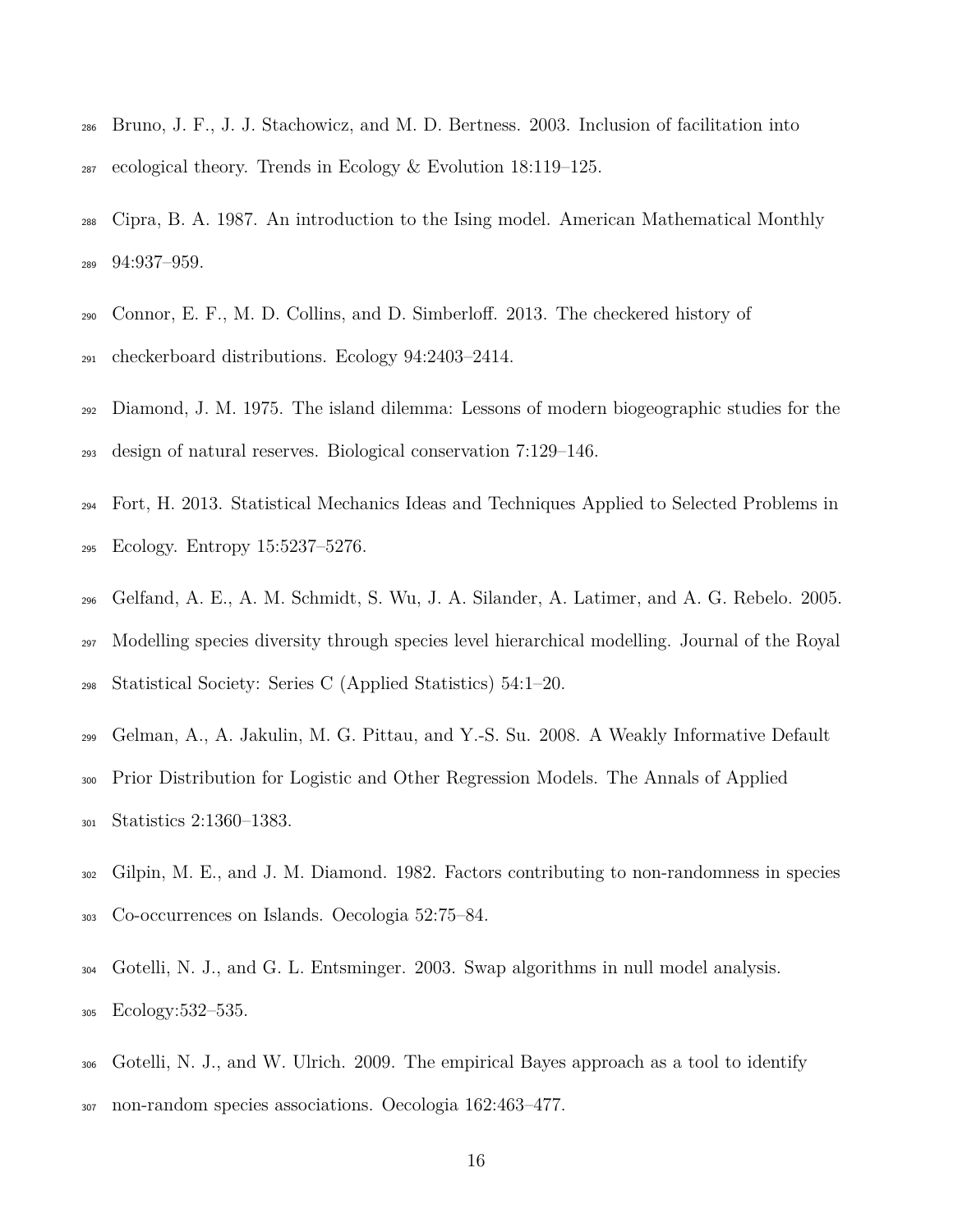- Harris, D. J. 2015a. Rosalia: Exact inference for small binary Markov networks. R package version 0.1.0. Zenodo. http://dx.doi.org/10.5281/zenodo.17808.
- Harris, D. J. 2015b. Generating realistic assemblages with a Joint Species Distribution Model. Methods in Ecology and Evolution.
- Harris, D. J., K. G. Smith, and P. J. Hanly. 2011. Occupancy is nine-tenths of the law:
- 313 Occupancy rates determine the homogenizing and differentiating effects of exotic species.
- The American naturalist 177:535.
- Harris, T. E. 1974. Contact Interactions on a Lattice. The Annals of Probability 2:969–988.
- Lee, E. D., C. P. Broedersz, and W. Bialek. 2013. Statistical mechanics of the US Supreme
- Court. arXiv:1306.5004 [cond-mat, physics:physics, q-bio].
- Lee, J. D., and T. J. Hastie. 2012, May. Learning Mixed Graphical Models.
- Lewin, R. 1983. Santa Rosalia Was a Goat. Science 221:636–639.
- Loh, P.-L., and M. J. Wainwright. 2013. Structure estimation for discrete graphical models:
- Generalized covariance matrices and their inverses. The Annals of Statistics 41:3022–3049.
- MacArthur, R. H. 1958. Population ecology of some warblers of northeastern coniferous forests. Ecology 39:599–619.
- Murphy, K. P. 2012. Machine Learning: A Probabilistic Perspective. The MIT Press.
- R Core Team. 2015. R: A Language and Environment for Statistical Computing. R
- Foundation for Statistical Computing, Vienna, Austria.
- Roughgarden, J. 1983. Competition and Theory in Community Ecology. The American Naturalist 122:583–601.